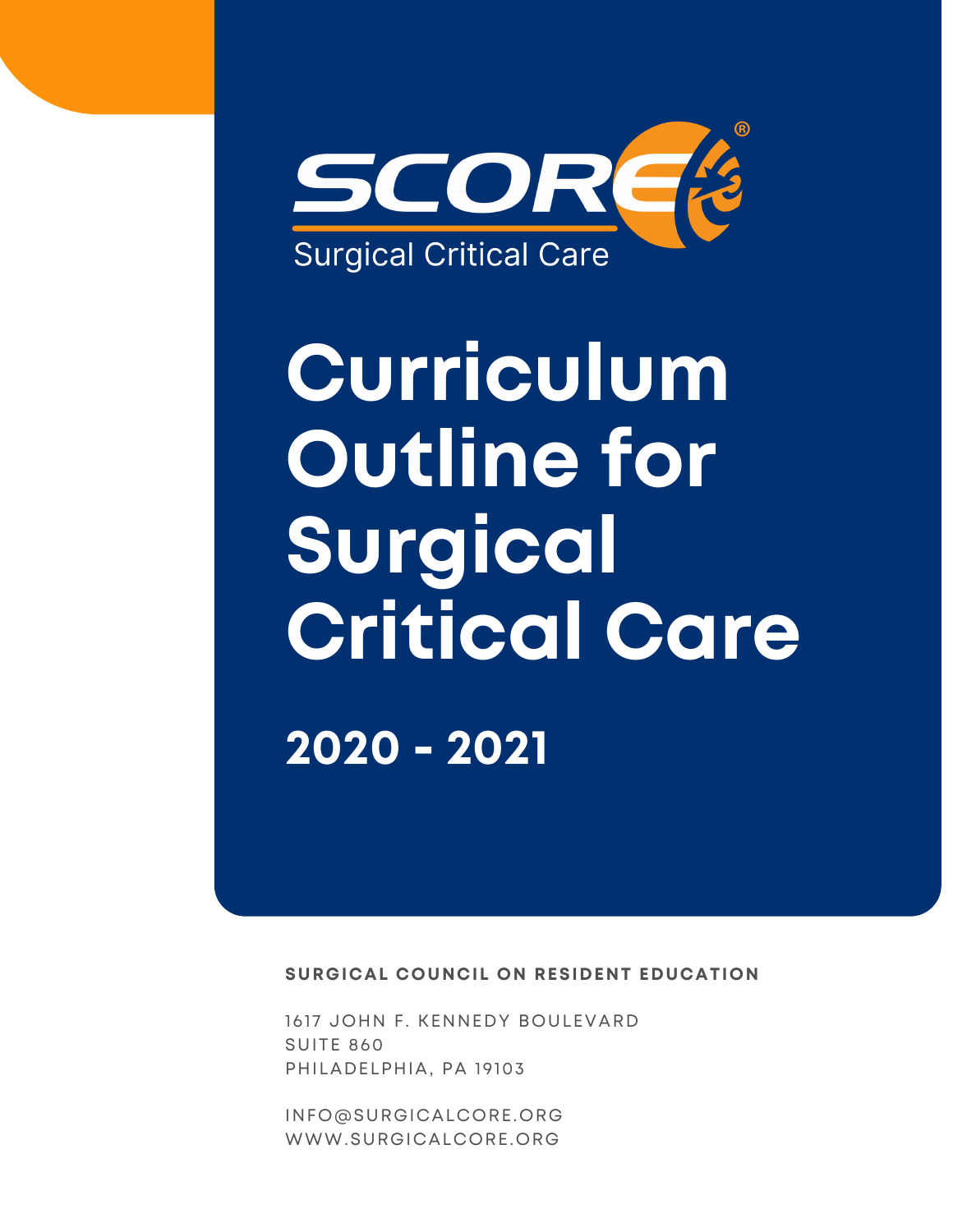# TABLE OF CONTENTS

(click to go to that page)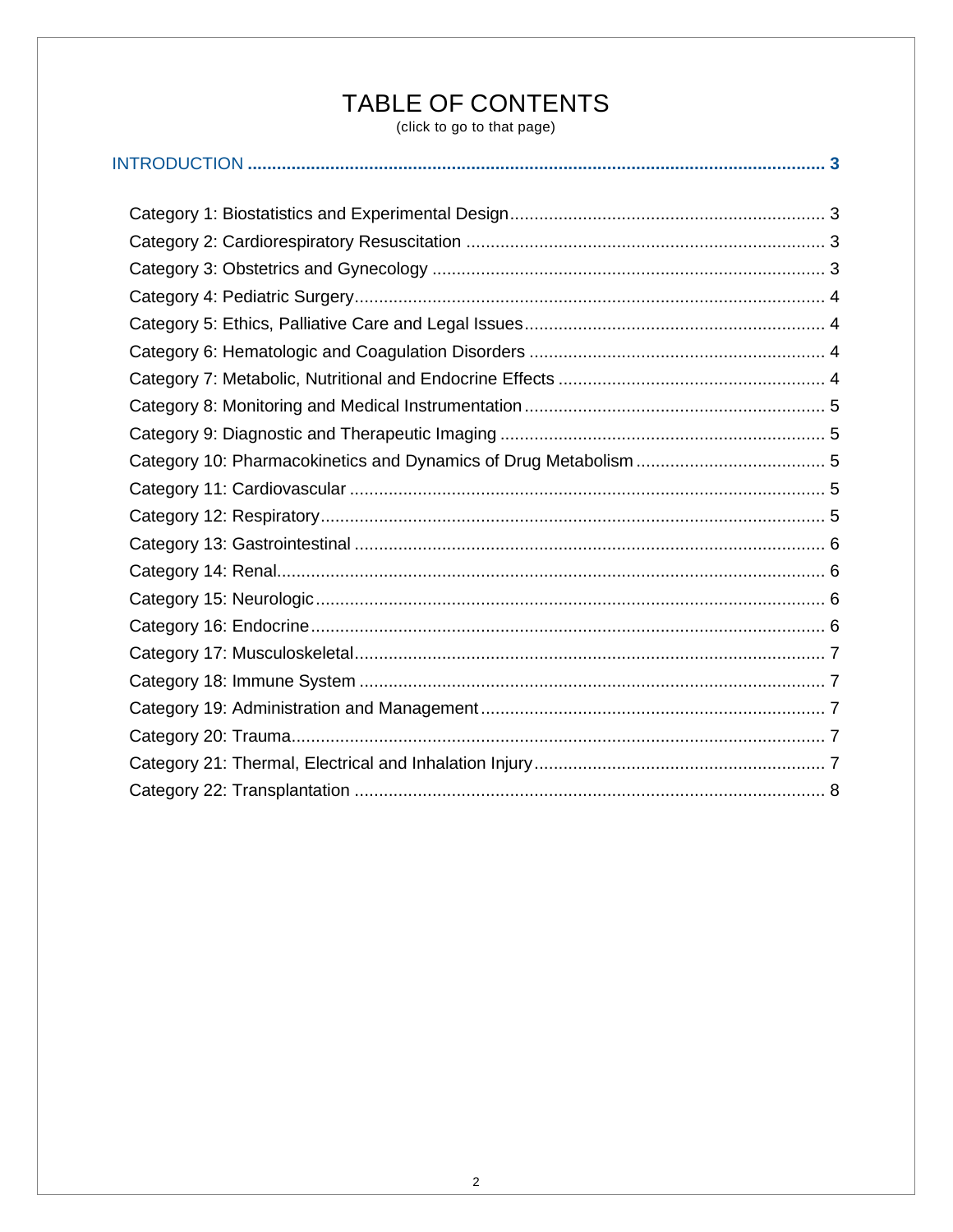## INTRODUCTION

## EXPLANATION OF THE CURRICULUM OUTLINE

<span id="page-2-0"></span>The **SCORE Curriculum Outline for Surgical Critical Care** is a list of patient care, medical knowledge and professionalism topics to be covered over the course of a 24-month Surgical Critical Care training program and represents core education in Surgical Critical Care (SCC). This list will be updated periodically to ensure that it remains contemporary.

The outline has been created with input from the Trauma, Burns and Surgical Critical Care Board of the ABS to define the knowledge and skills to be acquired by a SCC fellow by completion of training.

With help from this group, modules have been developed to address each of the patient care topics, consisting of learning objectives with bullet points outlining what trainees should know, questions to assess their understanding of each topic, and links to other text resources for further study. Additional modules will be developed until all of the topics on the curriculum outline are covered. For more information, see [www.surgicalcore.org.](www.surgicalcore.org)

## <span id="page-2-1"></span>Category 1:Biostatistics and Experimental Design

## **Medical Knowledge**

- Biostatistics and Evaluating Data
- Scoring Systems and Outcome Prediction
- Quality Improvement

## <span id="page-2-2"></span>Category 2: Cardiorespiratory Resuscitation

#### **Diseases/Conditions**

- Cardiac Valvular Disease
- [Respiratory Failure](https://www.surgicalcore.org/modulecontent.aspx?id=1000509)
- Types of Cardiac Failure and Treatment
- [Types of Shock](https://www.surgicalcore.org/modulecontent.aspx?id=1000321)

## **Operations/Procedures**

- Intubation and Initiation of Mechanical Ventilation
- [Invasive Hemodynamic Monitoring](https://www.surgicalcore.org/modulecontent.aspx?id=1000323)
- Mechanical Support Devices including IABP, ECMO
- [Techniques for Closed and Open Cardiac Compression, Pericardiocentesis](https://www.surgicalcore.org/modulecontent.aspx?id=1000341)

## **Medical Knowledge**

- [Endpoints of Resuscitation](https://www.surgicalcore.org/modulecontent.aspx?id=1000324)
- [Inotropic and Vasopressor Agents](https://www.surgicalcore.org/modulecontent.aspx?id=1000322)
- Pacemakers

## <span id="page-2-3"></span>Category 3: Obstetrics and Gynecology

## **Diseases/Conditions**

• Obstetrical Hemorrhage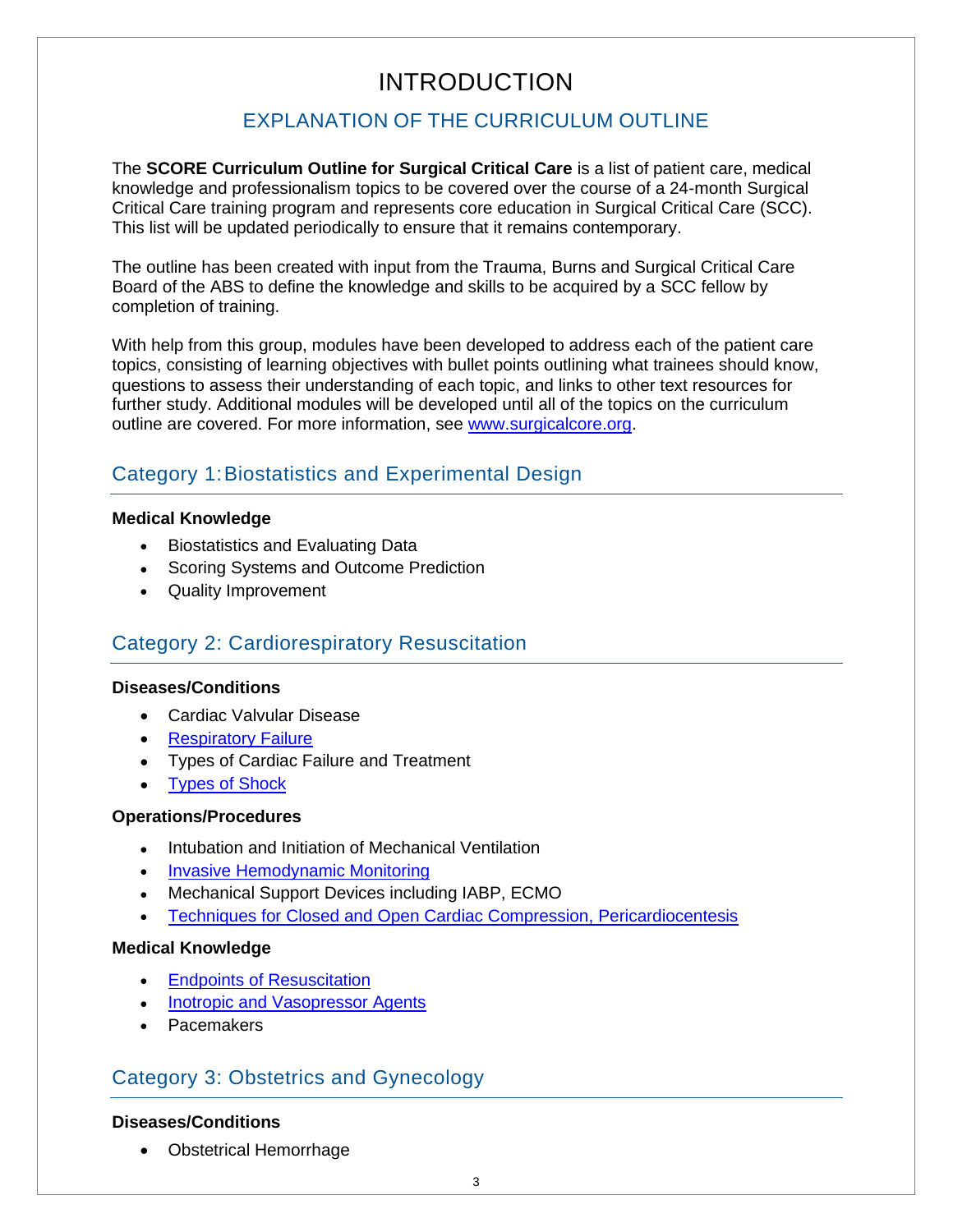• Pre-eclampsia, Eclampsia, HELLP Syndrome, Cardiomyopathy, and Other Disorders

## **Medical Knowledge**

• Radiologic, Pharmacologic and Procedural Considerations

## <span id="page-3-0"></span>Category 4: Pediatric Surgery

#### **Diseases/Conditions**

- Issues in Pediatric Critical Care Including Shock and Respiratory Failure
- Role of ECMO in pediatrics

## **Operations/Procedures**

• Techniques in Pediatric Airway Management and Vascular Access

## **Medical Knowledge**

• Identification of Child Abuse and Interventions

## <span id="page-3-1"></span>Category 5: Ethics, Palliative Care and Legal Issues

#### **Medical Knowledge**

- Brain Death
- Decision Making and Informed Consent in the Critically Ill Patient
- Describe Manifestations of Normal Grieving in Expression in a Cultural Context
- Goals of Care, Futility, and End-of-Life Care
- Nonpharmacologic and Pharmacologic Treatment of Pain

## <span id="page-3-2"></span>Category 6: Hematologic and Coagulation Disorders

## **Diseases/Conditions**

- [Coagulopathy and Clotting Disorders in Critical Illness including HIT](https://www.surgicalcore.org/modulecontent.aspx?id=1000326)
- [VTE Prophylaxis and Risk Stratification in Critically Ill Patients](https://www.surgicalcore.org/modulecontent.aspx?id=1000327)
- [VTE Treatment](https://www.surgicalcore.org/modulecontent.aspx?id=1000354)

## **Medical Knowledge**

- [Massive Transfusion](https://www.surgicalcore.org/modulecontent.aspx?id=1000325)
- [TEG](https://www.surgicalcore.org/modulecontent.aspx?id=1000340)
- **[Transfusion and Resuscitation](https://www.surgicalcore.org/modulecontent.aspx?id=1000342)**

## <span id="page-3-3"></span>Category 7: Metabolic, Nutritional and Endocrine Effects

## **Diseases/Conditions**

- Acid-Base Disorders
- [Adrenal Insufficiency, Sick-Euthyroid Syndrome](https://www.surgicalcore.org/Search.aspx?q=Adrenal%20Insufficiency%2C%20Sick-Euthyroid%20Syndrome)
- [Hypernatremia and Hyponatremia](https://www.surgicalcore.org/modulecontent.aspx?id=1000351)
- [K, Mg, Phos and Ca](https://www.surgicalcore.org/modulecontent.aspx?id=1000339)
- Nutrition and Assessment of Nutritional Status

#### **Operations/Procedures**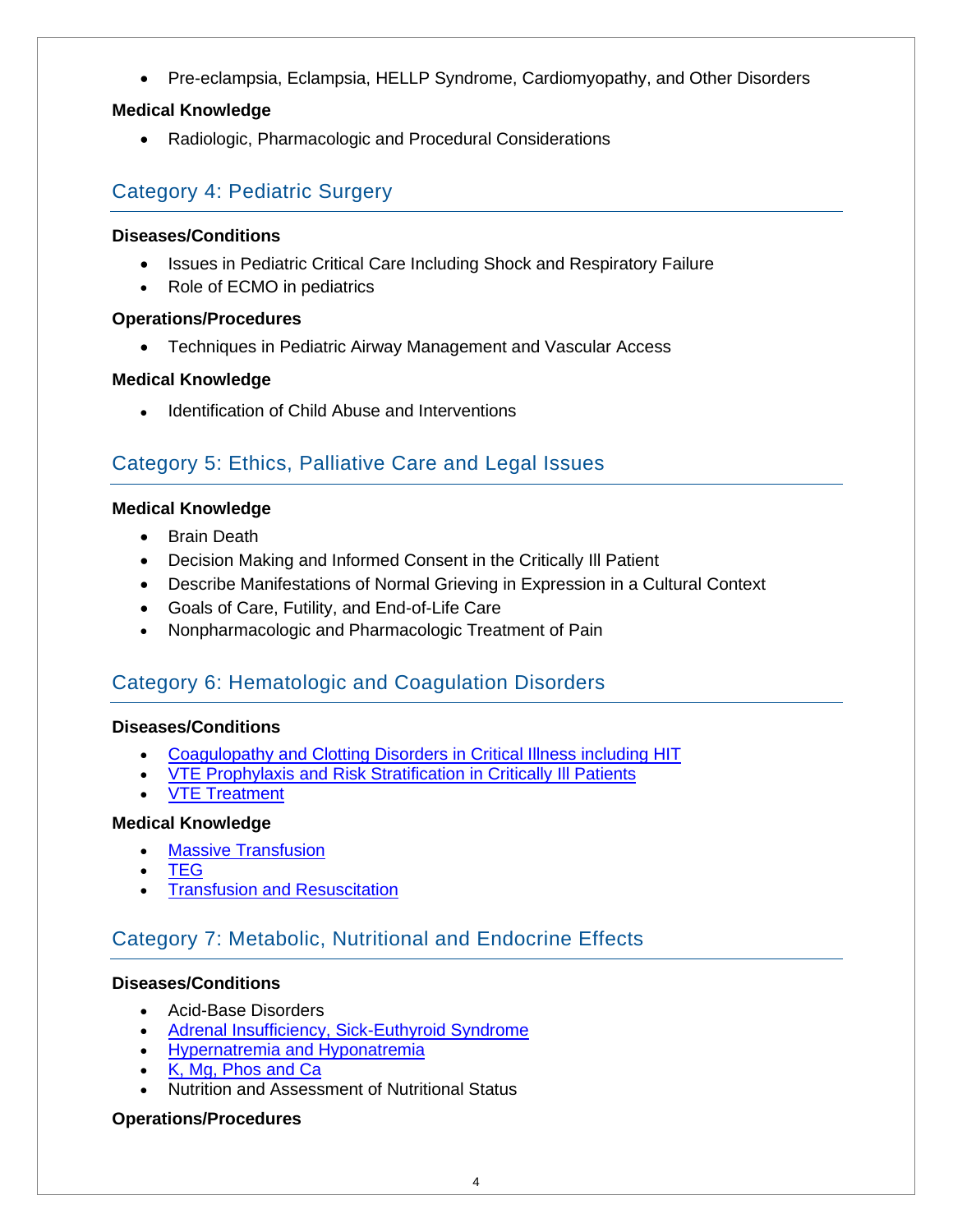• [Nutrition Administration: NG, NJ, Gastrostomy \(Open, PEG or Laparoscopic\) or](https://www.surgicalcore.org/modulecontent.aspx?id=1000335)  **[Jejunostomy](https://www.surgicalcore.org/modulecontent.aspx?id=1000335)** 

## **Medical Knowledge**

- [Glucose Metabolism](https://www.surgicalcore.org/modulecontent.aspx?id=1000332)
- **[Metabolic Effects of Critical Illness](https://www.surgicalcore.org/modulecontent.aspx?id=1000331)**
- Specialized Nutritional Formulas including Enteral versus TPN

## <span id="page-4-0"></span>Category 8: Monitoring and Medical Instrumentation

## **Operations/Procedures**

• [Techniques: Central and Arterial Line Placement](https://www.surgicalcore.org/modulecontent.aspx?id=1000604)

## **Medical Knowledge**

- [Arterial Catheter Monitoring: Indications, Limitations and Complications](https://www.surgicalcore.org/modulecontent.aspx?id=1000602)
- [Central Venous and PA Catheter Monitoring:](https://www.surgicalcore.org/modulecontent.aspx?id=1000601) Indications, Limitations and Complications
- Evolving Monitoring Technologies
- [Pulse Oximetry](https://www.surgicalcore.org/modulecontent.aspx?id=1000603)

## <span id="page-4-1"></span>Category 9: Diagnostic and Therapeutic Imaging

## **Medical Knowledge**

- Chest X-ray Indications and Limitations in Critical Illness
- Risks and Benefits of Imaging Technology: CT Scan, MRI, Angiography, and Bedside Imaging
- Ultrasound in Critical Illness Including FAST, Cardiac and Pulmonary

## <span id="page-4-2"></span>Category 10: Pharmacokinetics and Dynamics of Drug Metabolism

## **Medical Knowledge**

- [Analgesia and Sedation in Critical Illness](https://www.surgicalcore.org/modulecontent.aspx?id=1000616)
- Effects of Renal, Hepatic Dysfunction, Obesity, Age and Critical Illness on Drug Metabolism - and Appropriate Dosing Adjustment
- Evaluation of Cost-Effectiveness in Medication Choices

## <span id="page-4-3"></span>Category 11: Cardiovascular

## **Diseases/Conditions**

- Arterial Disease in Critical Illness
- Cardiac Assist Devices: General Principles
- Cardiac Ischemia, Arrhythmias
- Hypertension and Hypertensive Emergencies
- Preoperative Evaluation of Cardiac Risk

## <span id="page-4-4"></span>Category 12: Respiratory

## **Diseases/Conditions**

- [ARDS](https://www.surgicalcore.org/modulecontent.aspx?id=1000343)
- [Complications of Pulmonary Dysfunction: VAP, Empyema, Tracheobronchitis](https://www.surgicalcore.org/modulecontent.aspx?id=1000344)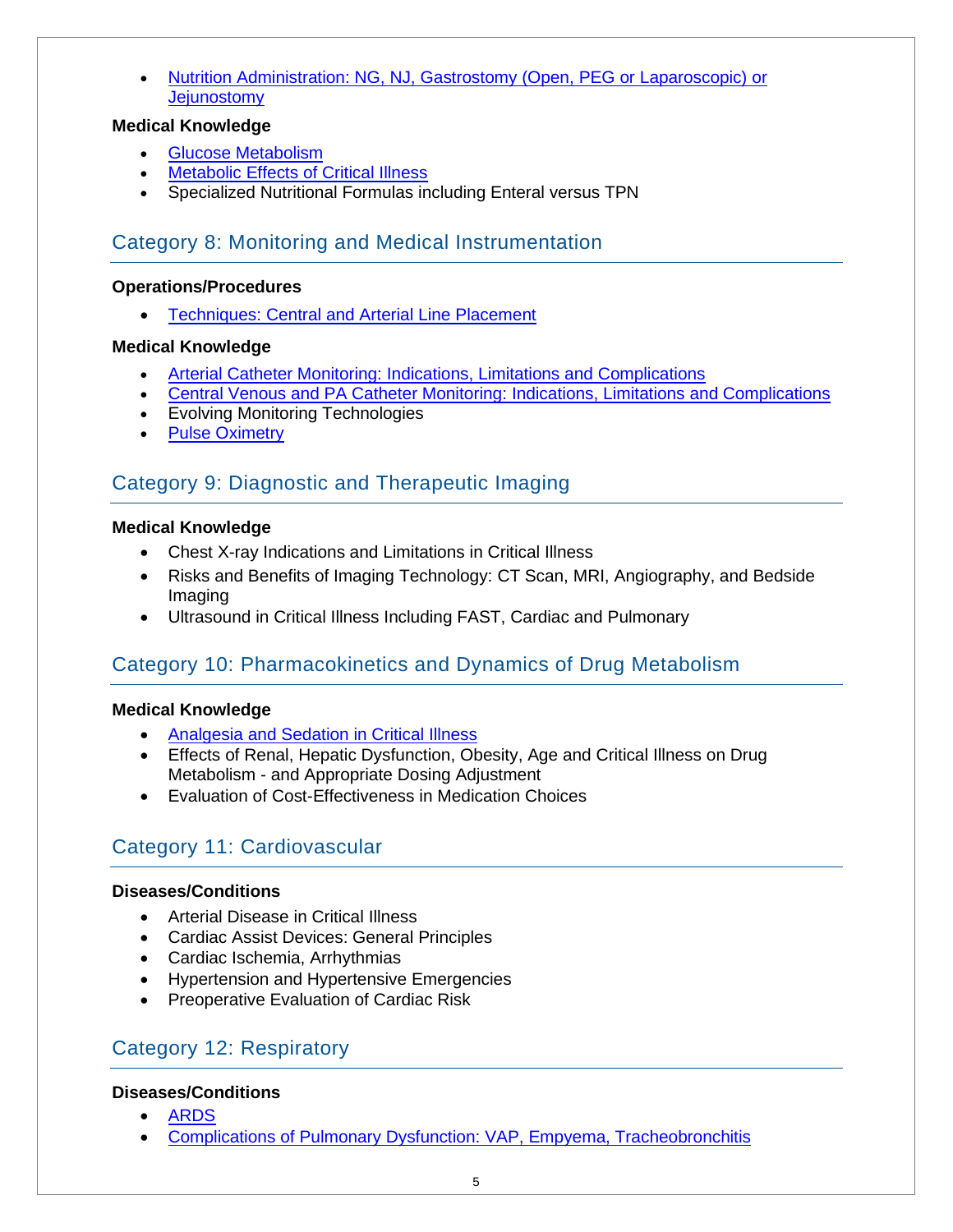- [Evaluation of Respiratory Status, Need for Mechanical Ventilation](https://www.surgicalcore.org/modulecontent.aspx?id=1000336)
- Weaning from Mechanical Ventilation

#### **Operations/Procedures**

- [Airway Management: Intubation, Recognition of Difficult Airway](https://www.surgicalcore.org/modulecontent.aspx?id=1000337)
- [Procedures: Cricothyroidotomy, Tracheostomy](https://www.surgicalcore.org/modulecontent.aspx?id=1000338)

## **Medical Knowledge**

• [Modes of Ventilation](https://www.surgicalcore.org/modulecontent.aspx?id=1000347)

## <span id="page-5-0"></span>Category 13: Gastrointestinal

## **Diseases/Conditions**

- Abdominal Compartment Syndrome and Bowel Ischemia
- Ascending Cholangitis and Acalculous Cholecystitis
- GI Bleeding Including Stress Gastritis
- Hepatic Failure Including Encephalopathy, Varices, and Hepatorenal Syndrome
- Ileus, Pseudoobstruction, Toxic Megacolon, and Clostridium difficile
- Severe Acute Pancreatitis

## **Operations/Procedures**

• How to Stop Bleeding from Varices

## <span id="page-5-1"></span>Category 14: Renal

## **Diseases/Conditions**

- Acute Kidney Injury: Etiology, Diagnosis, and Management
- Chronic Kidney Injury

## **Medical Knowledge**

• Renal Replacement Therapies

## <span id="page-5-2"></span>Category 15: Neurologic

## **Diseases/Conditions**

- Acute Decompensation Including Delirium
- Anoxic Brain Injury and Stroke
- [Blunt Cerebrovascular Injury](https://www.surgicalcore.org/modulecontent.aspx?id=1000613)
- Fluid and Electrolytes Considerations in Neurologic Injury Including SIADH, DI
- [Management of Intracranial Hypertension -](https://www.surgicalcore.org/modulecontent.aspx?id=1000612) Including Prevention of Secondary Brain **[Injury](https://www.surgicalcore.org/modulecontent.aspx?id=1000612)**
- Meningitis: Identification and Treatment
- Neurologic Outcome Scores
- Spinal Cord Injury Including Airway and Hemodynamics

## <span id="page-5-3"></span>Category 16: Endocrine

## **Diseases/Conditions**

- Diagnosis and Treatment of Hypocalcemia and Hypercalcemia
- Thyroid, Thyroid Storm, and Pheochromocytoma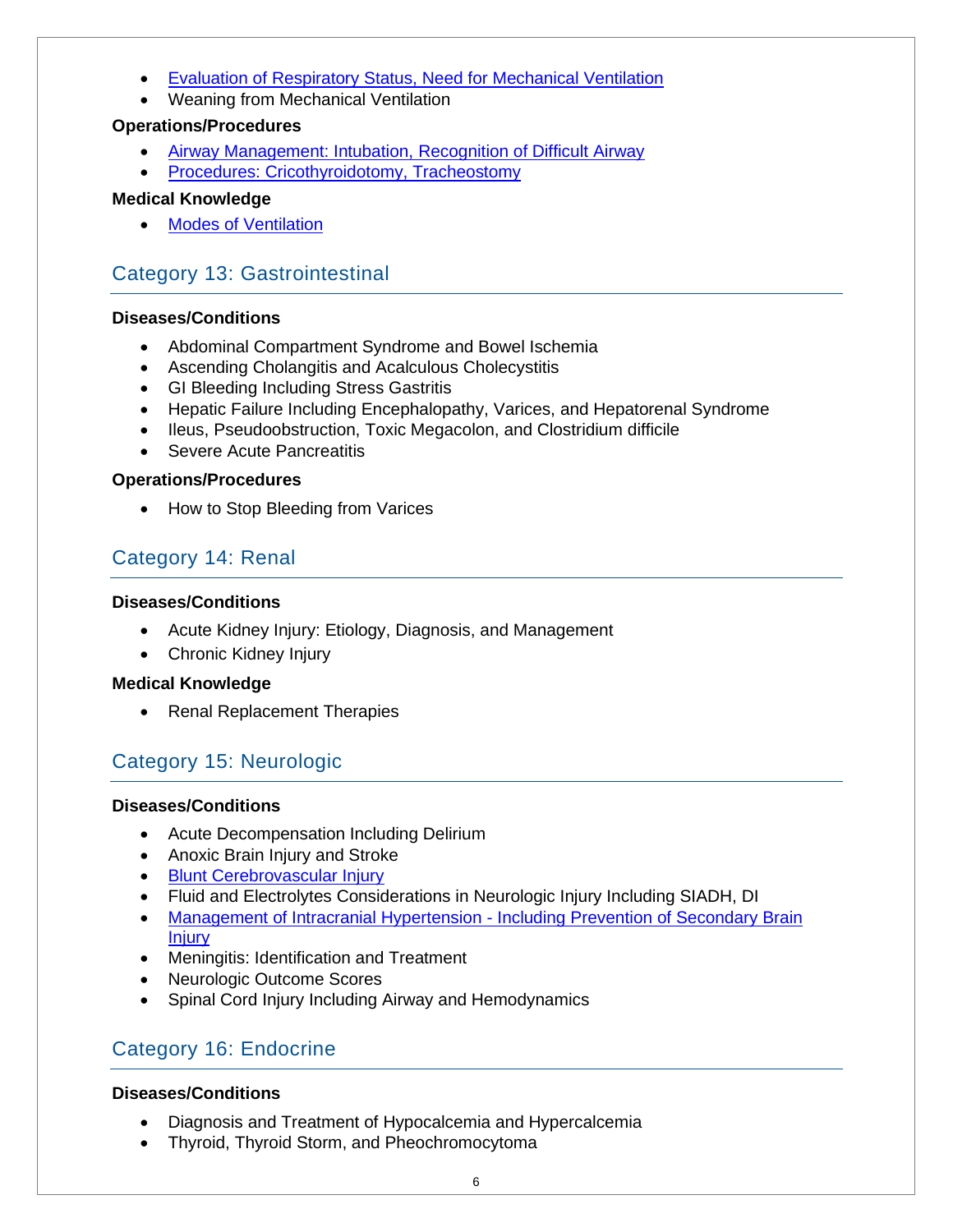• Treatment of Diabetes in the Critically Ill

## **Operations/Procedures**

• Use of Steroids in the Critically Ill

## <span id="page-6-0"></span>Category 17: Musculoskeletal

## **Diseases/Conditions**

- Compartment Syndrome
- Necrotizing Soft Tissue Infection
- Rhabdomyolysis, Contracture and Pressure-Related Skin Injury

## **Medical Knowledge**

• Use of Specialty Beds, Positioning, and Mobilization

## <span id="page-6-1"></span>Category 18: Immune System

## **Diseases/Conditions**

- [Fever in the Critically Ill Patient](https://www.surgicalcore.org/modulecontent.aspx?id=1000329)
- Prevention Strategies for VAP, CAUTI, CLABSI
- [Sepsis and Septic Shock](https://www.surgicalcore.org/modulecontent.aspx?id=1000328)
- [Transplant in Critical Illness](https://www.surgicalcore.org/modulecontent.aspx?id=1000330)

## **Medical Knowledge**

- [Antibiotic Management and Stewardship](https://www.surgicalcore.org/modulecontent.aspx?id=1000353)
- [Infection Control](https://www.surgicalcore.org/modulecontent.aspx?id=1000352)

## <span id="page-6-2"></span>Category 19: Administration and Management

## **Medical Knowledge**

• Collaborative Decision Making and Leadership

## <span id="page-6-3"></span>Category 20: Trauma

## **Diseases/Conditions**

- Abdominal Injury
- Airway Injury: Upper and Lower
- Extremity Injury: Closed and Open Fractures
- Genitourinary Trauma
- Pelvic Fractures
- Soft Tissue Injury
- Special Circumstances: Pediatric, Obstetric and Geriatric Patients
- Thoracic Trauma
- [Traumatic Brain Injury](https://www.surgicalcore.org/modulecontent.aspx?id=1000611)
- Vascular Injury

## **Operations/Procedures**

• Damage Control Laparotomy

## <span id="page-6-4"></span>Category 21: Thermal, Electrical and Inhalation Injury